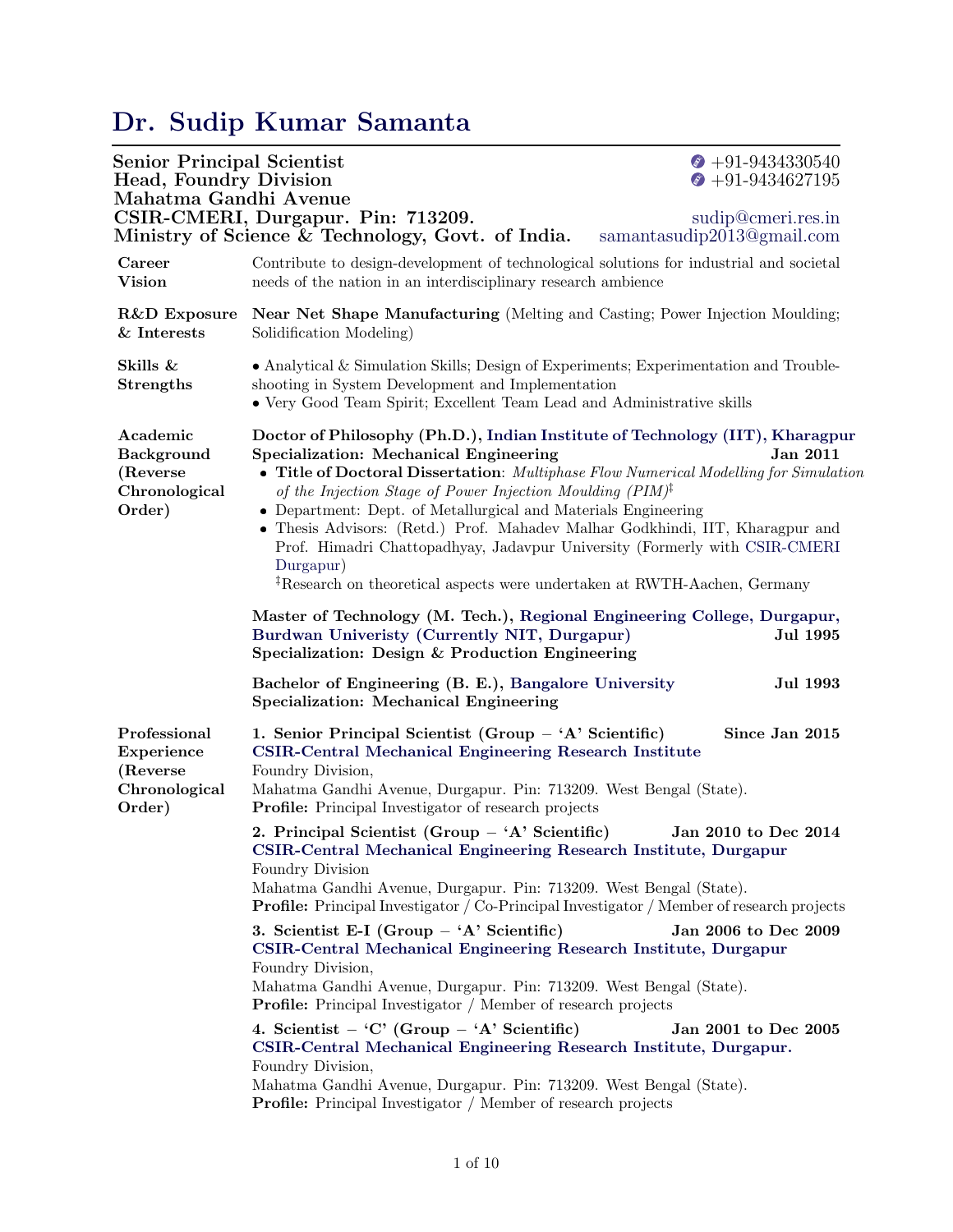|                                         | 5. Scientist – 'B' (Group – 'A' Scientific)<br>CSIR-Central Mechanical Engineering Research Institute, Durgapur.<br>Foundry Division,<br>Mahatma Gandhi Avenue, Durgapur. Pin: 713209. West Bengal (State).<br>Profile: Member of research projects                                                                                                                                                                                                                                                                                                                                                                                                                                                                              | Dec 1996 to Dec 2000                                                       |
|-----------------------------------------|----------------------------------------------------------------------------------------------------------------------------------------------------------------------------------------------------------------------------------------------------------------------------------------------------------------------------------------------------------------------------------------------------------------------------------------------------------------------------------------------------------------------------------------------------------------------------------------------------------------------------------------------------------------------------------------------------------------------------------|----------------------------------------------------------------------------|
|                                         | 6. Junior Research Fellow (JRF)<br>CSIR-Central Mechanical Engineering Research Institute, Durgapur.<br>Foundry Division,<br>Mahatma Gandhi Avenue, Durgapur. Pin: 713209. West Bengal (State).<br><b>Profile:</b> Member of research projects                                                                                                                                                                                                                                                                                                                                                                                                                                                                                   | Aug 1995 to Dec 1996                                                       |
| Award $/$<br>Achievment                 | National and International Fellowships Received for Collaborative Research<br>Ellow, Institute of Engineers, Institute of Engineers (India), IEI, Kolkata 2020<br>DAAD Fellowship from Foundry Institute, RWTH-Aachen, Germany 2004-2005<br>I JICA Fellowship from TNIRI, Sendai, Japan                                                                                                                                                                                                                                                                                                                                                                                                                                          | 1998-1999                                                                  |
| Administrative<br><b>Positions Held</b> | Positions held at CSIR-CMERI Durgapur, Indian Institute of Foundrymen,<br>Academic Institutes, DST Board                                                                                                                                                                                                                                                                                                                                                                                                                                                                                                                                                                                                                         |                                                                            |
| (Past & Present)                        | ■ Chairman, Technical & Purchase Committee (T&PC), CSIR-CMERI Durgapur                                                                                                                                                                                                                                                                                                                                                                                                                                                                                                                                                                                                                                                           | Since 2020                                                                 |
|                                         | ■ Chairman, Durgapur Activity Center, Indian Institute of Foundrymen                                                                                                                                                                                                                                                                                                                                                                                                                                                                                                                                                                                                                                                             | Since 2020                                                                 |
|                                         | Coordinator, PG-Diploma Program on Advanced Manufacturing Technologies<br>(PGDAMT), CSIR-CMERI Durgapur<br>Member, Collegium Committee for performance evaluation of Trainee Scientist,<br>Scientists and Principal Scientists, CSIR-CMERI Durgapur                                                                                                                                                                                                                                                                                                                                                                                                                                                                              | Since 2017                                                                 |
|                                         |                                                                                                                                                                                                                                                                                                                                                                                                                                                                                                                                                                                                                                                                                                                                  | 2011-2013, 2017-2018                                                       |
|                                         | Member, Technician recruitment committee, CSIR-CMERI Durgapur<br>■ Chairman, Fabrication Committee, CSIR-CMERI Durgapur<br><b>Example Head</b> , Center for Advanced Manufacturing and Metrology (CAMM), CSIR-<br><b>CMERI</b> Durgapur<br><b>Member, Enterpreneurship Development Board of B. C. Roy Engineering College,</b><br>Durgapur<br>Coordinator, Central Research Facility, CSIR-CMERI Durgapur<br><b>Member, Project Review Committee of Technology System Development Board</b><br>of DST                                                                                                                                                                                                                            | 2017-2018<br>2016-2020<br>2016-2020<br>2015-2016<br>2011-2016<br>2011-2013 |
| Teaching<br>Experience                  | Associate Professor (Adjunct Faculty), Academy of Scientific & Innovative<br>Research (AcSIR), New Delhi<br><b>Subjects Taught</b><br>• Near Net Shape Manufacturing                                                                                                                                                                                                                                                                                                                                                                                                                                                                                                                                                             | Since 2011                                                                 |
|                                         | Doctoral (2-Completed, 4-Ongoing) and Master's (1-Completed) Supervision<br>• Currently Supervising PhD Dissertation Work of Four (04) Scholars from AcSIR,<br>New Delhi<br>• Co-Supervised PhD Dissertation Work of a Scholar from Jadavpur University, with<br>Prof. Himadri Chattopadhyay, Javapur University, Kolkata and Prof. Santanu Das,<br>Kalyani University, Kalyani. Scholar successfully graduated PhD program<br>• Co-Supervised PhD Dissertation Work of a Scholar from IISc Bengaluru, with Prof.<br>Pradip Dutta, IISc Bengaluru Scholar successfully graduated PhD program<br>• Co-Supervised Master's Thesis Work of a Student from NIT, Durgapur (Student<br>Graduated), with Prof. Ashim Das, NIT, Durgapur |                                                                            |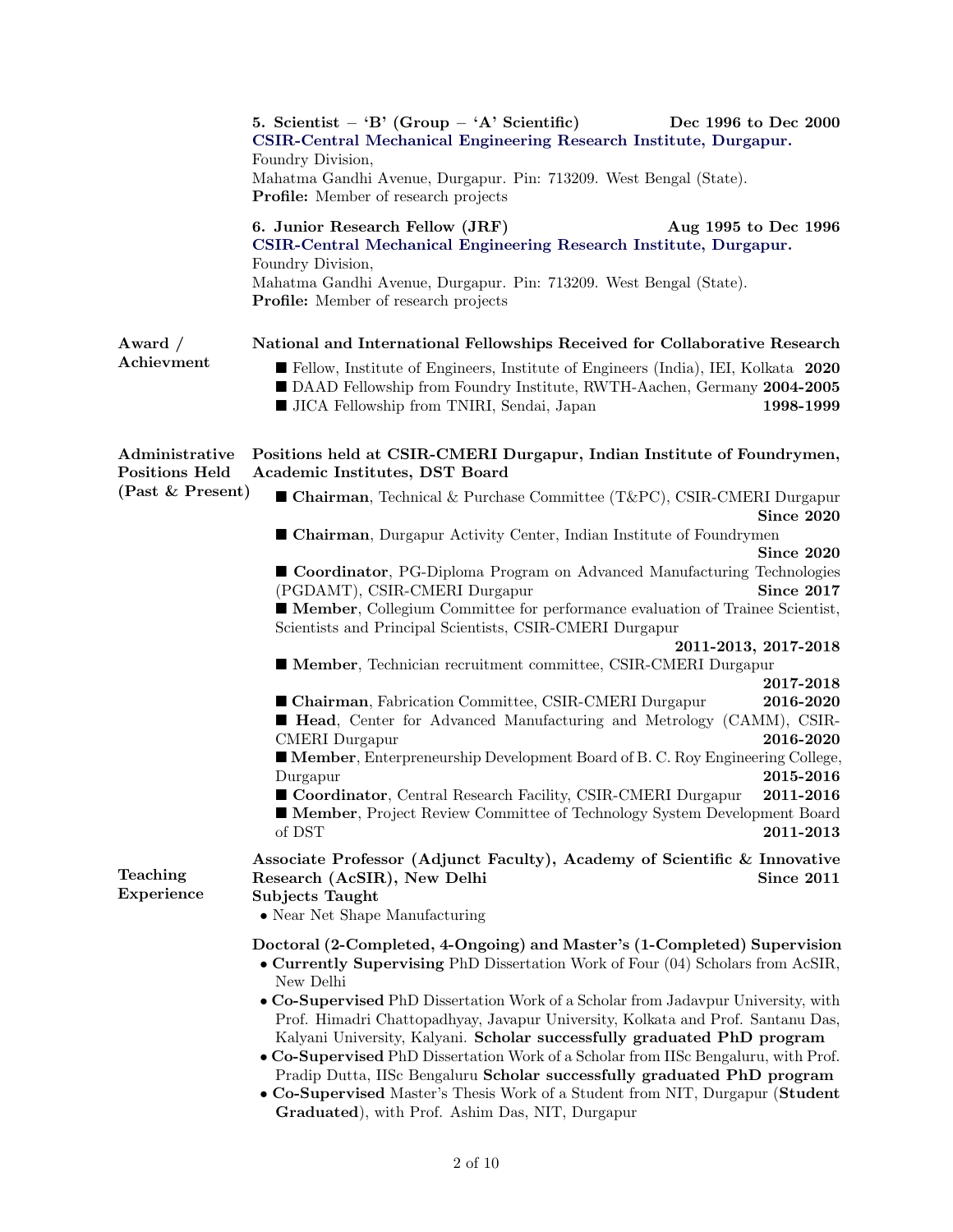## Technologies Developed / Implemented

- Developed a "Portable Touchless Soap cum Water Dispensing System" with team. Sponsor: CSIR-CMERI Durgapur (COVID-19 initiative) 2020-2021
- Developed a "Mob Control Vehicle (MCV)" with team MCV. Sponsor: CSIR, New Delhi 2019-2020
- Developed a "Fuel Housing System for Aero Engine in Strategic aerospace application." Sponsor: GTRE, Bengaluru (DRDO) 2019-2020
- Developed an innnovative product "IoT enabled SMART Foundry" with SMART Foundy 2020 consortium. Sponsor: DST, New Delhi 2016-2021
- Developed a "Copper Nozzle through Metal Injection Moulding Process." Sponsor: DSIR, Govt of India 2018-2019
- Developed an "Automatic Bio-mass Briquetting Machine with team." Sponsor: CSIR-CMERI, Durgapur 2018-2019
- "Manufactured and Installed Artifact Solar Trees." Sponsor: CSIR-CIMFR, Durgapur Steel Plant, WBPDCL and CSIR-CMERI, Durgapur 2017-2018
- Developed a "Solar Power Generation System through Roof Top PV Panel." Sponsor: CSIR-CMERI, Durgapur 2017-2018
- Developed "Micro-Powder Injection Moulding (PIM) of WC-Co Alloy." Sponsor: CSIR, New Delhi 2016-2017
- "Solar Power generation through Solar Artifacts." Sponsor: CSIR-CMERI,  $Durg-apur$  2016-2017
- Developed a "Multi Metal Deposition System." Sponsor: DST&CSIR, New Delhi, Govt. of India 2016-2017
- Developed "Rheo Pressure Die Casting of ADC-12 Aluminium Alloy." Sponsor: Sona Koyo Steering Pvt. Ltd, Gurgaon 2015-2016
- Developed "Micro-Powder Injection Moulding (µ-PIM) of 316L Stainless Steel and Aluminina Powder." Sponsor: CSIR, New Delhi 2015-2016
- Developed "Rheo Pressure Die Casting of A356 Aluminium Alloy." Sponsor: DST  $\&$  CSIR, New Delhi 2013-2014
- Developed "Rheo Pressure Die Casting System." Sponsor: DST & CSIR, New Delhi, Govt. of India 2012-2013
- Developed "Novel Process Technology for Manufacturing of Porous Nickel Wick" through metal injection moulding. Sponsor: ISRO Satellite Centre, Bengaluru & CSIR-CMERI, Durgapur 2010-2011
- Developed "Process Technology for Manufacturing of 35hp Sonalika Tractor Engine Crankshaft out of Austempered Ductile Iron." Sponsor: DST&CSIR, New Delhi, Govt. of India 2007-2008
- Developed "Process Technology for Manufacturing of Components out of 316L Stain-less Steel Powder" through Metal Injection Moulding. Sponsor: CSIR, New Delhi, Govt. of India 2006-2007
- Developed Process technology for Manufacturing "Beater Head" and "Hammer" out of wear resistant carbidic Austempered Ductile Iron. Sponsor: CSIR, New Delhi, Govt. of India 2006-2007
- Developed "Process Technology for Manufacturing of 5 Hp Agricultural Pump Engine Crankshaft out of Austempered Ductile Iron". Sponsor: CSIR-CMERI, Durgapur, Govt. of India 2001-2002
- Developed "Binder System for Metal Injection Moulding" (with JICA fellowship). Sponsor: TNIRI, Sendai, Japan 1999-2000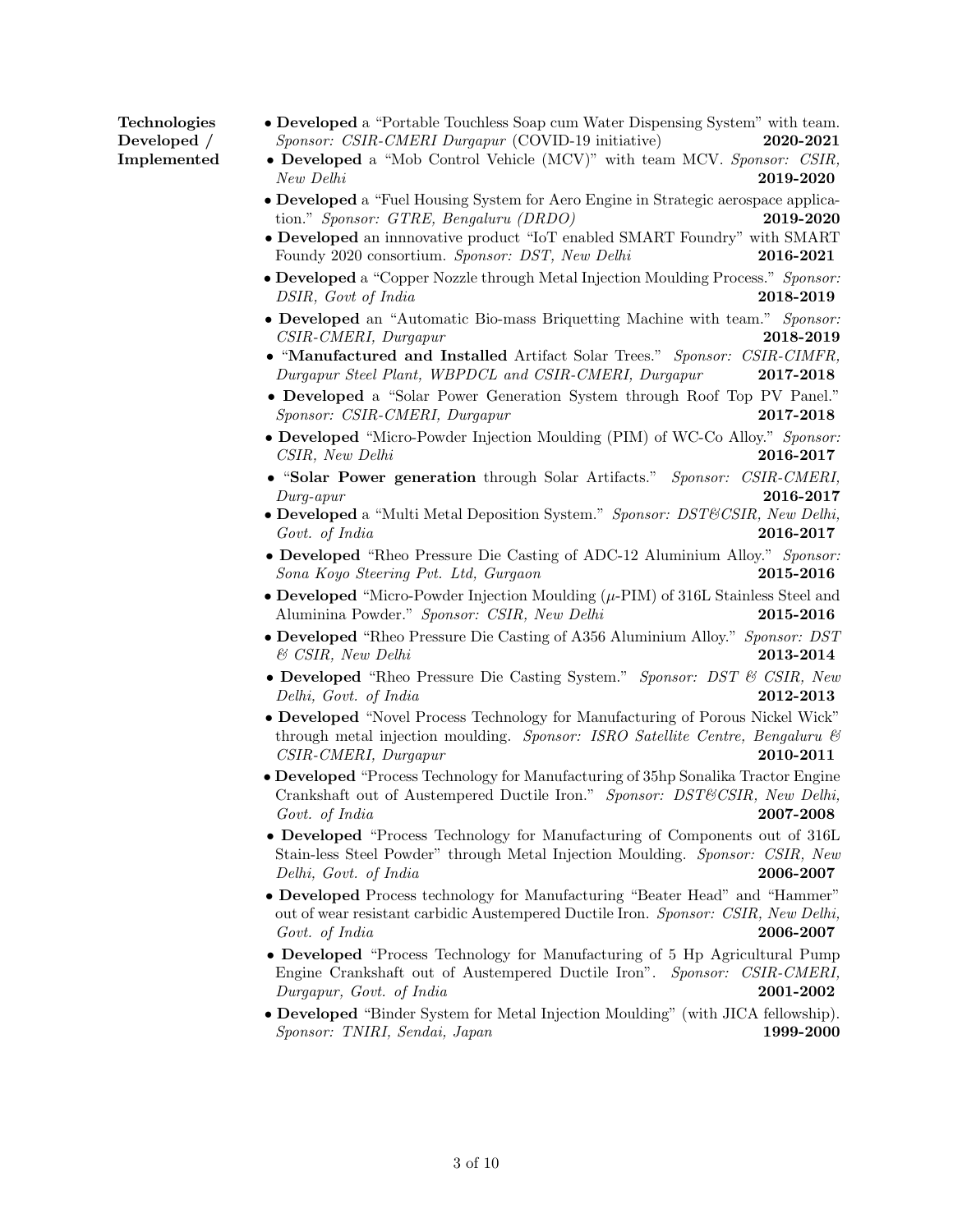| Technology<br>$\begin{array}{c}\text{Transfer}\end{array}$<br>Agreements      | • "Portable Touch Free Soap-cum-Water Dispensing System", a COVID-19 Initiative<br>of CSIR-CMERI Durgapur. Licensee: M/s Ghosh Enterprise, Kalna, Burdwan<br>(May'20) and M/s Power Tech Mining Pvt. Ltd., Asansol (Jun'20)<br>2020-2021<br>• "Design of 11 kWp Solar Tree". Licensee: Sole Energy Pvt. Ltd. New Delhi 2019<br>• "Austempered (ADI) Technology for Manufacturing of Engineering Component".<br>Licensee: M/s Mahalakhsmi Auto Industries, Jamshedpur<br>2018-2019<br>• "Solar Artifact", Licensee: M/s Lords Bluetech Co. Pvt. Ltd., Kolkata 2015-2016<br>• "Process Technology for Manufacturing of Components out of 316L Stainless Steel<br>Powder through Metal Injection Moulding". Licensee: M/s Anticorrosive Equipments<br>Pvt. Ltd. (ANTICO), Mumbai<br>2009-2010 |
|-------------------------------------------------------------------------------|--------------------------------------------------------------------------------------------------------------------------------------------------------------------------------------------------------------------------------------------------------------------------------------------------------------------------------------------------------------------------------------------------------------------------------------------------------------------------------------------------------------------------------------------------------------------------------------------------------------------------------------------------------------------------------------------------------------------------------------------------------------------------------------------|
| Prototype /                                                                   | Development and Successful Delivery of Prototypes and Processes                                                                                                                                                                                                                                                                                                                                                                                                                                                                                                                                                                                                                                                                                                                            |
| Process / Pilot<br>$_{\rm plant}$ /<br>Demonstrable<br><b>Units Developed</b> | • Developed a PIM based process for manufacturing "Copper Nozzles" for<br>Gas Cutting and Welding applications for Bargachia Cluster, West Bengal (State).<br>Process of implementation is underway.<br>2019-2022<br>• Developed a need based Prototype Special Purpose Machine for manufacturing<br>of "Surgical Tools". System is ready for deployment at Surgical Cluster, Baruipur,<br>West Bengal (State).<br>2019-2021                                                                                                                                                                                                                                                                                                                                                               |
|                                                                               | • Developed an IoT enabled SMART Foundry with SMART Foundy 2020<br>consortium. System is demonsrated in National Conference cum Industry Meet on<br>Foundry $4.0 -$ Opportunities and Challenges.<br>2016-2021                                                                                                                                                                                                                                                                                                                                                                                                                                                                                                                                                                             |
|                                                                               | • Developed and delivered Five (05) Prototypes of Fuel Housing System for<br>supplying metered quantity of fuel in gas turbine engine to Gas Turbine Research<br>Establishment (GTRE-DRDO), Bangalore in 2020.<br>2018-2020                                                                                                                                                                                                                                                                                                                                                                                                                                                                                                                                                                |
|                                                                               | • Developed a Mob Control Vehicle (MCV) for riot control scenario with team MCV.<br>System is ready for technology commercialization.<br>2017-2020                                                                                                                                                                                                                                                                                                                                                                                                                                                                                                                                                                                                                                         |
|                                                                               | • Developed a Pilot Plant for "Rheo-Pressure Die-Casting".<br>The Pilot plant<br>developed in 2014 and is operational ever since.<br>2014-2016                                                                                                                                                                                                                                                                                                                                                                                                                                                                                                                                                                                                                                             |
|                                                                               | • Developed and delivered Five (05) Prototypes of Nickel Wicks of Loop Heat<br>Pipes used for Thermal Management in Satellites to ISRO Satellite Center (ISAC),<br>Bang-lore in 2011.<br>2008-2011                                                                                                                                                                                                                                                                                                                                                                                                                                                                                                                                                                                         |
| Notable                                                                       | Contributions in Facility Creation as Adminitrator in Various Capacities                                                                                                                                                                                                                                                                                                                                                                                                                                                                                                                                                                                                                                                                                                                   |
| Contribution to<br>Facility<br>Creation                                       | • Modernized the manufacturing facilities of Center for Advanced Manufacturing<br>and Metrology (CAMM), CSIR-CMERI Durgapur: CNC Bay (with CNC Machines),<br>Robotic Welding, Plasma Profile Cutting System, Hydraulic Press, Centralized<br>Compressor, Overhead Crane. CAMM is currently serving the needs of researchers<br>at CSIR-CMERI, academia and industry<br>2017-2020                                                                                                                                                                                                                                                                                                                                                                                                           |
|                                                                               | • Established Powder Injection Moulding (PIM) facility for manufacturing<br>of minia-ture, small and complex components out of metals and ceramics at CSIR-<br>CMERI Durgapur. PIM facility is currently serving the needs of researchers at<br>CSIR-CMERI, academia and industry<br>2002-2007, 2012-2017                                                                                                                                                                                                                                                                                                                                                                                                                                                                                  |
|                                                                               | • Established a Central Research Facility (CRF) at CSIR-CMERI Durgapur<br>with state-of-the-art infrastructure (FESEM with EDS, High Cycle Fatigue Testing<br>System, Gas Chromotography, Photo Image Velocimetry). CRF is currently serving<br>the needs of researchers at CSIR-CMERI, academia and industry<br>2011-2020                                                                                                                                                                                                                                                                                                                                                                                                                                                                 |
|                                                                               | • Established Semi-Solid Casting (Rheo Pressure Die Casting) at Foundry,<br>CSIR-CMERI Durgapur. The facility is currently used for developing light-weight,<br>high-strength, Aluminium alloy components of automobile industry<br>2010-2014                                                                                                                                                                                                                                                                                                                                                                                                                                                                                                                                              |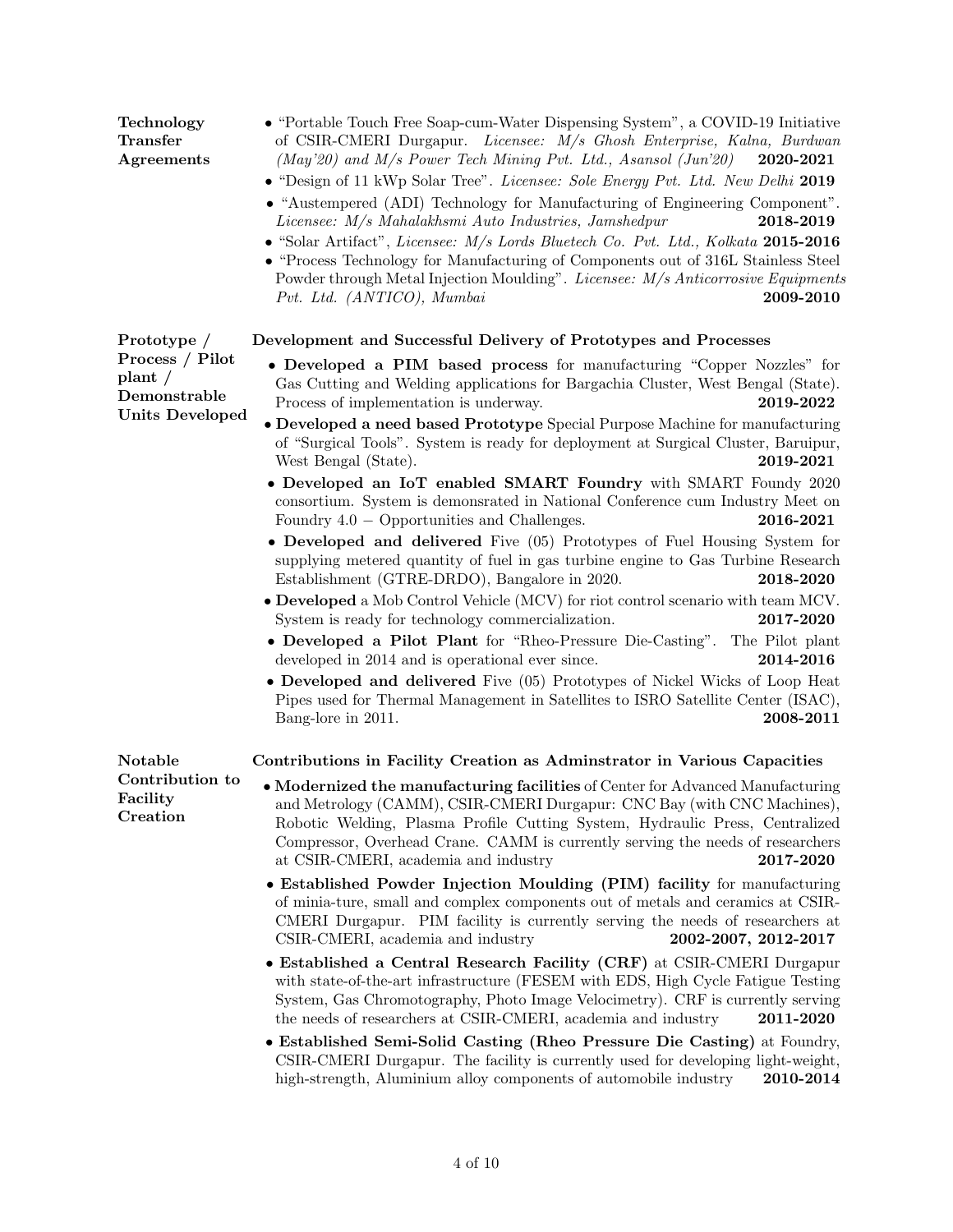## [Publications, IPR and Industry News](https://orcid.org/0000-0001-5191-0256)

[Peer Reviewed](https://orcid.org/0000-0001-5191-0256) [Journal](https://orcid.org/0000-0001-5191-0256) [Publications](https://orcid.org/0000-0001-5191-0256)

- 1. Islam, ST., Samanta, SK., and Das, SK., Chattopadhyay. H., "A numerical model to predict the powder binder separation during micro-powder injection molding", Journal of American Ceramic Society, pp. 1-13, Feb 2022. DOI: https://doi.o-rg/10.1111/jace.18401.
- 2. Arjita Das, Shikha Ambastha, Nivedita Priyadarshni, Sudip Samanta, Nagahanumaiah, Fabrication of hydrophobic surfaces on Titanium using Micro-EDM exhibiting antibacterial properties, Proceedings of the Institution of Mechanical Engineers, Part B: Journal of Engineering, 09544054211060981, Dec, 2021
- 3. Pant, P., Chatterjee, D., Samanta, S. K., and Lohar, A. K., "Experimental and Numerical Analysis of the Powder Flow in a Multi-Channel Coaxial Nozzle of a Direct Metal Deposition System", ASME Journal of Manufacturing Science and Engineering, pp. 01710031-9, Vol. 143, No. 7, Feb 2021.
- 4. Arjita Das, Shikha Ambastha, Sourav Haldar, Sudip Samanta, Nagahanumaiah, "A novel methodology for spark gap monitoring in Micro-EDM using optical fiber Bragg grating", IEEE Transactions on Instrumentation and Measurement, pp. 4387-4394, Vol. 69, No. 7, Jul 2020 (First published in September 2019).
- 5. Piyush Panth, Dipankar Chatterjee, Sudip Kumar Samanta, Titas Nandi and Aditya Kumar Lohar, "A bottom-up approach to experimentally investigate the deposition of austenitic stainless steel in laser direct metal deposition system", Journal of the Brazilian Society of Mechanical Sciences and Engineering, 41, Article No. 88, Jan 2020.
- 6. Sk Tanbir Islam, Sudip Kumar Samanta, A K Lohar, A Bandhopadhyay, "Rheological study of alumina feedstock for a micro-powder injection moulding application", Materials Research Express, Article. 095204, pp. 1-9, Vol. 6, No. 7, July 2019.
- 7. Arjita Das, Shikha Ambastha, Sourav Haldar, Sudip Samanta, Nagahanumaiah, "Fibre bragg grating sensors for measuring spark gap in Micro-EDM in real-time", Manufacturing Technology Today, Vol. 18, No. 7, pp. 3-8, July 2019. Publisher: CMTI, Bangalore. ISSN: 0972-7396.
- 8. Piyush Panth, Dipankar Chatterjee, Titas Nandi, Sudip Kumar Samanta and Aditya Kumar Lohar, "Statistical modelling and optimization of clad characteristics in laser metal deposition of austenitic stainless steel", Journal of the Brazilian Society of Mechanical Sciences and Engineering, 41, Article No. 283, Jun 2019.
- 9. Veeresh Nayak Chinnathaypg, Ramesh Motagondanahalli Rangarasaiah, Vijay Desai, Sudip Kumar Samanta, "Evaluation of Wear Behaviour of Metal Injection Moulded Nickel Based Metal Matrix Composite", Silicon, pp. 175–185, Vol. 11, Feb 2019.
- 10. Veeresh Nayak Chinnathaypg, Ramesh Motagondanahalli Rangarasaiah, Vijay Desai, Sudip Kumar Samanta, "Sintering metal injection molding parts of tungsten-based steel using microwave and conventional heating methods", Proceedings of the Institution of Mechanical Engineers Part B Journal of Engineering Manufacture, pp. 2138-2146, Vol. 233, No. 11, Dec 2018.
- 11. Veeresh Nayak Chinnathaypg, Ramesh Motagondanahalli Rangarasaiah, Vijay Desai, Sudip Kumar Samanta, "Evaluation of Mechanical Properties for Nickel Based Steel Produced by Metal Injection Moulding and Sintered Through Conventional and Microwave Method", Chemical Engineering Transactions, pp. 799-804, Vol. 66, Jul 2018.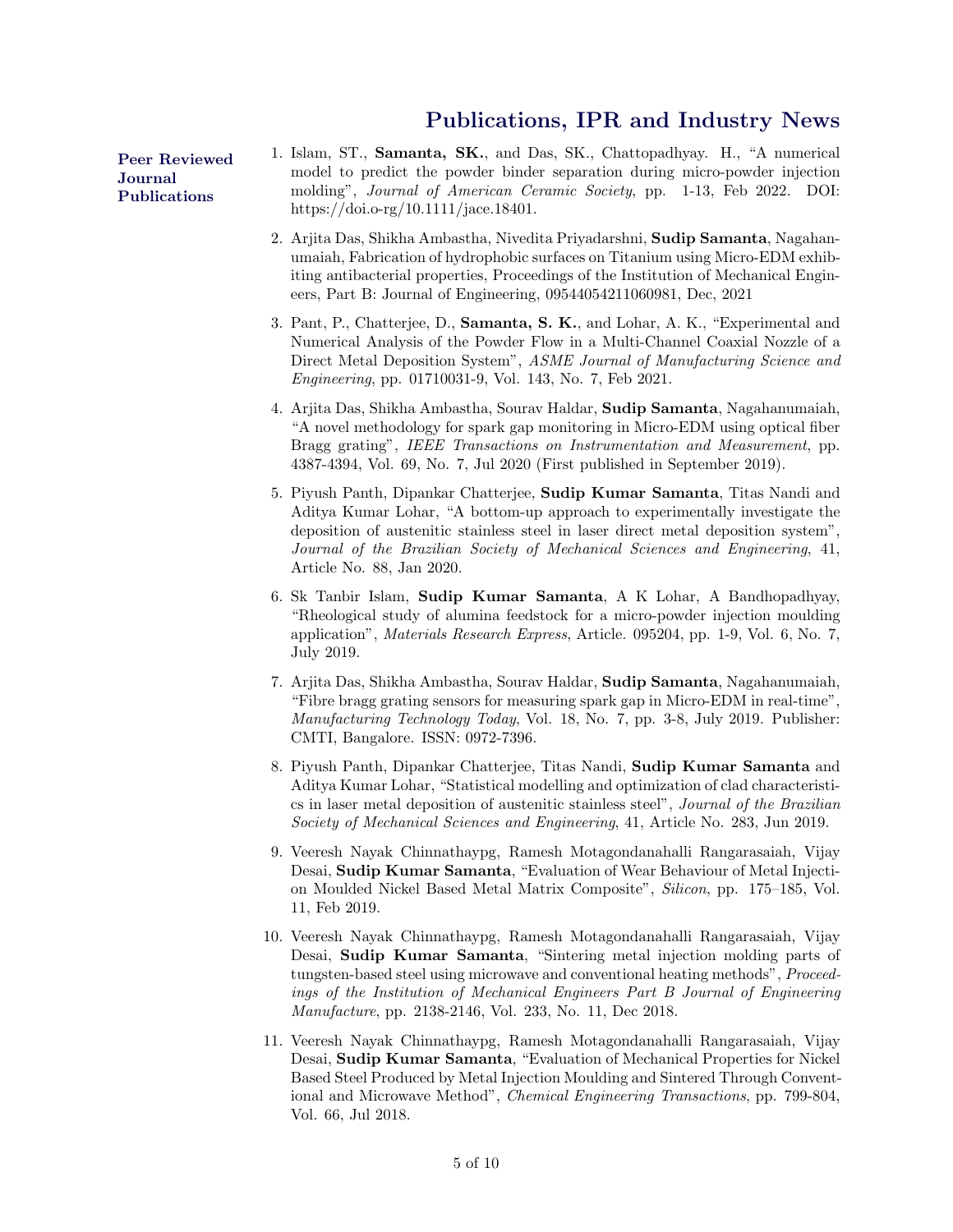- 12. Veeresh Nayak C, M R Ramesh, Vijay Desai, Sudip Kumar Samanta, "Fabrication of stainless steel based composite by metal injection moulding", Materials Today: Proceedings, pp. 6805-6814, Vol. 5, Part. 2, No. 2, 2018.
- 13. Sujeet Kumar Gautam, Nilrudra Mandal, Himadri Roy, Aditya Kumar Lohar, Sudip Kumar Samanta, Goutam Sutradhar, "Optimization of processing parameters of cooling slope process for semi-solid casting of ADC 12 Al alloy", Journal of the Brazilian Society of Mechanical Sciences and Engineering, Vol. 40, Article. 291, May 2018.
- 14. Sujeet Kumar Gautam, Himadri Roy, Aditya Kumar Lohar, Sudip Kumar Samanta, Goutam Sutradhar, "Effect of processing routes on structure-property co relationship of ADC 12 Al alloy", Materials Research Express, Vol. 6, No. 2, Feb, 2018.
- 15. Prosenjit Das, Sudip K Samanta, Biswanath Mondal, Pradip Dutta, "Multiphase Model of Semisolid Slurry Generation and Isothermal Holding During Cooling Slope Rheo processing of A356 Al Alloy", Metallurgical and Materials Transactions B, pp.1925-1944, Vol. 49, No. 4, Aug 2018.
- 16. Sk Tanbir Islam, Sudip Kumar Samanta, Nagahanumaniah, Himadri Roy, Aditya Kumar Lohar, Santanu Das and Asish Bandyopadhyay, "Rheological Behavior of 316L Stainless Steel Feedstock for  $\mu$ -MIM", *Materials Today Proceedings*, pp. 8152-8158, Vol. 5, No. 2, Part. 2, Apr 2018.
- 17. Himadri Chattopadhyay, Sudip K. Samanta, Gautam Biswas and Bharat B. Sharma, "Direct numerical simulation of evaporation in a biporous media", Journal of Mechanical Science and Technology, pp. 2635-2641, Vol. 31, Jul 2017.
- 18. Prosenjit Das, Sudip K. Samanta, Supriya Bera, Pradip Dutta, "Microstructure evolution and rheological behaviour of cooling slope processed Al-Si-Cu-Fe alloy slurry", Metallurgical and Materials Transactions A, pp. 2243-2256, Vol. 47, No. 5, Feb 2016.
- 19. S. Thadela, B. Mandal, Prosenjit Das, H. Roy, A.K.Lohar and S. K. Samanta, "Rheological behavior of semi-solid TiB2 reinforced Al composites", Transactions of Nonferrous Materials Society of China, pp. 2827-2832, Vol. 25, No. 9, Sep 2015.
- 20. Prosenjit Das, Bijay Kumar Show, Akash Rathore, Sudip K. Samanta, "Wear behaviour of cooling slope rheocast A356 alloy", Tribology Transactions, pp. 1054- 1066, Vol. 58, No. 6, Sep 2015.
- 21. S K Mishra, H Roy, A K Lohar, S K Samanta, S Tiwari and K Dutta, "A comparative assessment of crystallite size and lattice strain in differently cast A356 aluminium alloy", IOP Conference Series: Materials Science and Engineering, Vol. 75, Feb 2015.
- 22. Santosh Kumar, Prosenjit Das, Sandeep K. Tiwari, Manas K. Mondal, Supriya Bera, Himadri Roy and Sudip K. Samanta, "Study of Microstructure Evolution during Semi-Solid Processing of an in-Situ Al Alloy Composite", Materials and Manufacturing Processes, pp. 356-366, Vol. 30, No. 4, Jan 2015.
- 23. Prosenjit Das, Sudip K. Samanta, Pradip Dutta, "Rheological behaviour of Al-7Si-0.3Mg alloy at Mushy state", Metallurgical and Materials Transactions B, pp. 1302-1313, Vol. 46, Jan 2015.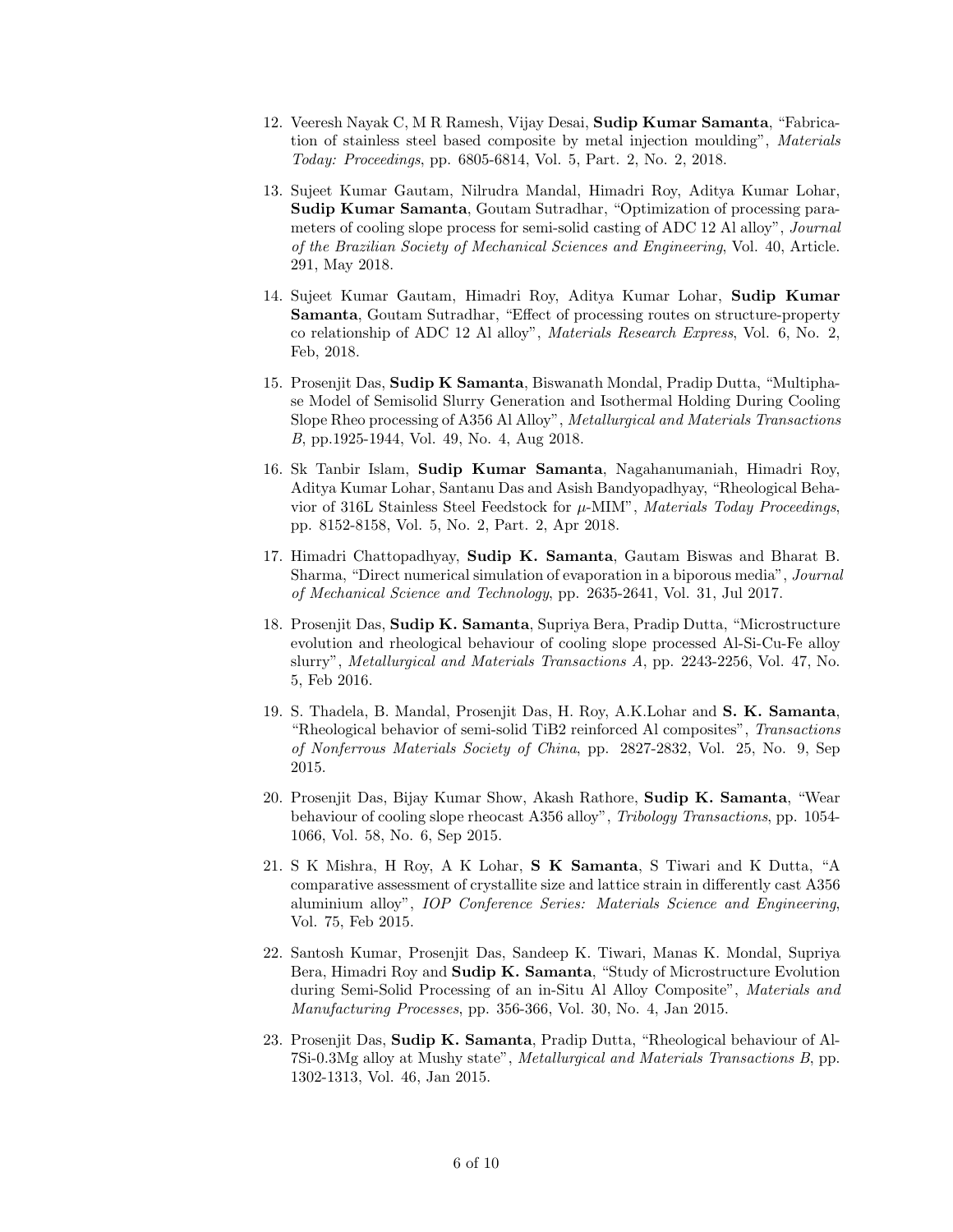- 24. Prosenjit Das, S. K. Samanta, R. Das, P. Dutta, "Optimization of degree of sphericity of primary phase during Cooling Slope casting of A356 Al alloy: Taguchi method and Regression analysis", Measurement, pp. 605-615, Vol. 55, Sep 2014.
- 25. Prosenjit Das, S. K. Samanta, P. Kumar, P. Dutta, "Phase field simulation of equi-axed microstructure formation during semi-solid processing of A380 Al alloy", ISIJ International, pp. 1601-1610, Vol. 54, No. 7, 2014.
- 26. S. K. Samanta, P. Das and A. K. Lohar, "Study of physical characteristics of nickel wicks developed by metal injection moulding", Powder Metallurgy, pp. 221-230, Vol. 56, No. 3, Dec 2013.
- 27. Prosenjit Das, S. K. Samanta, Himadri Chattopadhyay, Pradip Dutta, "Eulerian two-phase flow simulation and experimental validation of semisolid slurry generation process using cooling slope", *Material Science*  $\mathscr$  *Technology*, pp. 83-92, Vol. 29, No. 1, Nov 2013.
- 28. Prosenjit Das, M. Kumar, S. K. Samanta, P. Dutta, D. Ghosh, Santosh Kumar. "Semi-solid processing of A380 Al alloy using Cooling Slope", Materials and Manufacturing Processes, pp. 422-428, Vol.29, No. 3, Sep 2013.
- 29. Prosenjit Das, Samik Dutta, Sudip K. Samanta, "Evaluation of primary phase morphology of cooling slope cast Al-Si-Mg alloy samples using image texture analysis", Proceedings of the Institution of Mechanical Engineers, Part B: Journal of Engineering Manufacture, pp. 1474-1483, Vol. 227, No. 10, Aug 2013.
- 30. S. K. Samanta, P. Das, A. K. Lohar, H. Roy and A. K. Chowdhury, "A novel approach of manufacturing nickel wicks for loop heat pipes using metal injection moulding (MIM)", Sadhana Indian Academy of Sciences, pp. 281-296, Vol. 38, No. 2, 2013.
- 31. Prosenjit Das, S. K. Samanta, Tapan Ray, B. R. K. Venkatapathi, "Mechanical properties and Tensile fracture mechanism of Rheocast A356 Al alloy using Cooling Slope", Advanced Materials Research, pp. 354-358, Vol. 585, Nov 2012.
- 32. Prosenjit Das, S. K. Samanta, Himadri Chattopadhyay, Pradip Dutta, "Effect of Pouring Temperature on Cooling Slope casting of Semi-solid Al-Si-Mg alloy", Acta Metallurgica Sinica (English Letters), pp. 329-339, Vol. 25, No. 5, Oct 2012.
- 33. Prosenjit Das, S. K. Samanta, Himadri Chattopadhyay, Pradip Dutta, "Studies on rheocasting using cooling slope", Solid State Phenomena, pp. 341-346, pp. 341-346, Vol. 192-193, Oct 2012.
- 34. Prosenjit Das, S. K. Samanta, Himadri Chattopadhyay, Pradip Dutta, Nilkanta Barman, "Rheological characterization of Semi-solid A356 aluminium alloy", Solid State Phenomena, pp. 329-334, Vol. 192-193, Oct 2012.
- 35. Prosenjit Das, S. K. Samanta, Himadri Chattopadhyay, Pradip Dutta, B. R. K. Venkatapathi, "Microstructural evolution of A356 Al alloy during flow along a Cooling Slope", Transactions of Indian Institute of Metals, pp. 669-672, Vol. 65, Oct 2012.
- 36. Prosenjit Das, Sudip K. Samanta, Aditya K. Lohar, Himadri Chattopadhyay, Pradip Dutta, "Effect of Pouring Temperature on Cooling Channel Semi Solid Slurry Generation process", International Journal of Materials and Mechanics Engineering, pp. 11-15, Vol. 1, No. 1, Jan 2012.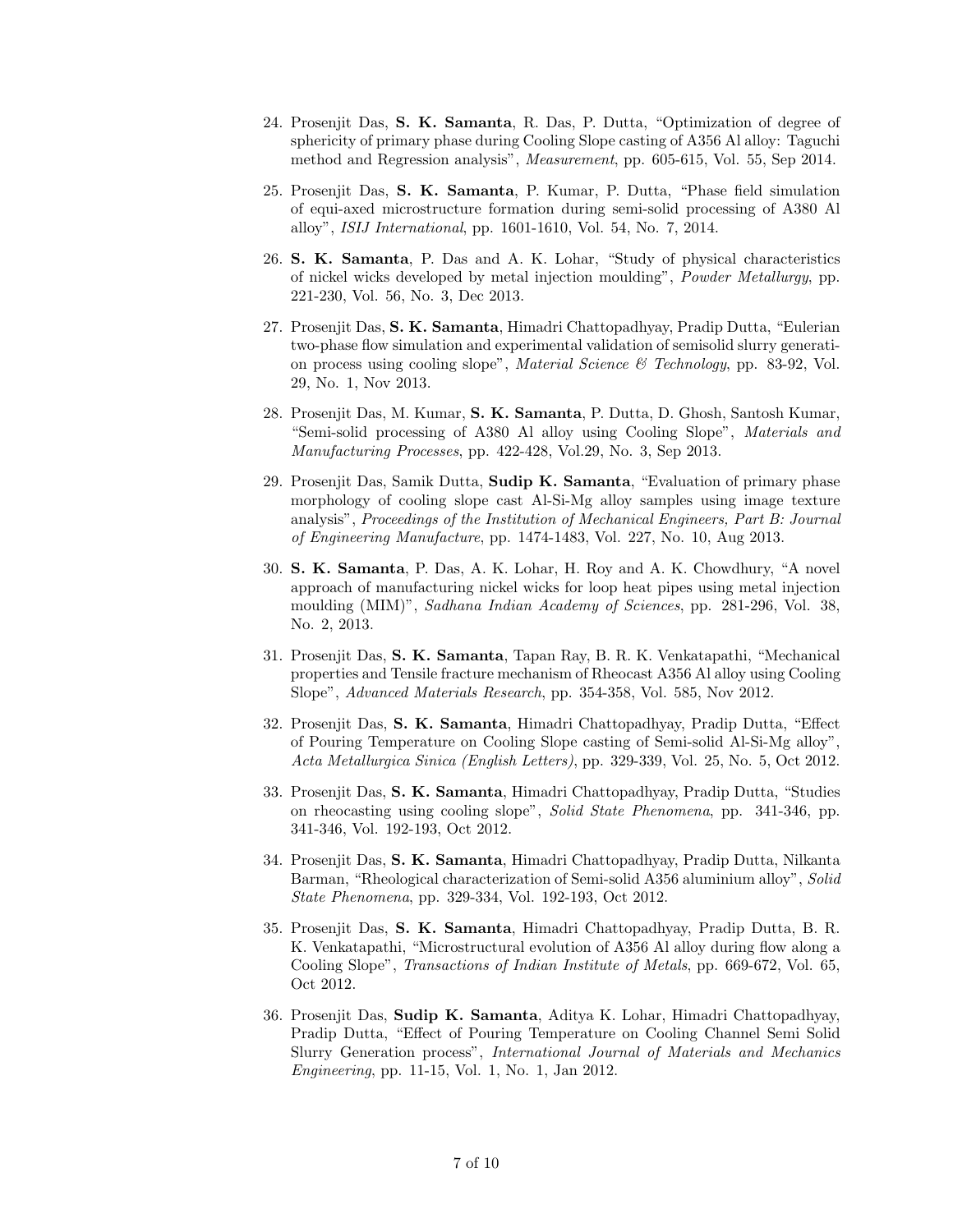- 37. S. K. Samanta, B. B. Sharma, Prosenjit Das, A. K. Lohar, "Development of tubular Ni wick used in LHP for space applications", Frontiers in Heat pipe (FHP), 2, 2011.
- 38. S. K. Samanta, H. Chattopadhyay, M. M. Godkhindi, "Therm-Physical characterization of binder and feedstock for single and multiphase flow of PIM 316L feedstock", Journal of Materials Processing Technology, pp. 2114-2122, Vol. 2011, No. 12, Jul 2011.
- 39. S. K. Samanta, H. Chattopadhyay, M.M. Godkhindi, "Modelling the powderbinder separation in injection stage of PIM", Progress in Computational Fluid Dynamics, pp. 292-304, Vol. 11, No.5, 2011.
- 40. Sudip K. Samanta, H. Roy, D. P. Chattopadhyay, S. Kumar, S. S. Roy, A. K. Chowdhury and S. Majumder, "Scrap Polymer as a Partial Replacement of Graphite for Cast Iron Production", Indian Foundry Journal, pp. 23-28, Vol. 57, No. 1, 2011.
- 41. S. K. Samanta, H. Chattopadhyay, B Pustal, Ralf Berger, M. M. Godkhindi, A. B. Polaczek, "A Numerical study of solidification in powder injection moulding process", International Journal of Heat and Mass Transfer, pp. 672-682, Vol. 51, No. 3-4, Feb 2008.
- 1. Ravi Kant Jain, Puja Banerjee, Debojyoti Baksi and Sudip Kumar Samanta, "IoT Based Interface Device for Automatic Molding Machine towards SMART FOUNDRY-2020", 10th International Conference on Computing, Communication and Networking Technologies (IEEE-ICCCNT), IIT, Kanpur, India, 6-8 July 2019.
	- 2. Sujeet Kumar Gautam, Himadri Roy, Aditya Kumar Lohar, Sudip Kumar Samanta, Goutam Sutradhar, "Optimization of degree of sphericity of ADC 12 Al alloy using taguchi method", International Conference on Sustainable Manufacturing, Automation and Robotics Technologies (IC-SMART 2017), CSIR-CMERI, Durgapur, INDIA, 15-16, December 2017.
	- 3. Sk Tanbir Islama, Sudip Kumar Samanta, Aditya Kumar Lohar, Nagahanumaiah and Asish Bandyopadhyay, "A Comparative Rheological Study of Alumina Feedstock for micro-PIM", International Conference on Sustainable Manufacturing, Automation and Robotics Technologies, (IC-SMART 2017), CSIR-CMERI, Durg-apur, INDIA, 15-16 December 2017.
	- 4. P. Pant, D. Chatterjee, S. K. Samanta, T. Nandi, A. K. Lohar, "Numerical Simulation of Powder Flow and Laser-Substrate Interaction in a Multi-Channel Coaxial Nozzle DMD Process", 65th Indian Foundry Congress, Eco Park, Kolkata, 3-5 February 2017.
	- 5. Himadri Chattopadhyay, Sudip K. Samanta, Gautam Biswas and Bharat B. Sharma, "Direct Numerical Simulation of Evaporation in a Biporous Media", Joint 18th International Heat Pipe Conference and 12th International Heat Pipe Symposium, Jeju-si, South Korea, 12-16 Jun 2016.
	- 6. P. Pant, D. Chatterjee, S. K. Samanta, T. Nandi, A. K. Lohar, "Modelling of Powder Stream Dynamics Using Lagrangian-Eulerian Approach in Direct Metal Deposition Process", Proceedings of 6th International and 43rd National Conference on Fluid Mechanics and Fluid Power, Allahabad, Uttar Pradesh, 15-17 December 2016.

International / National Conference Publications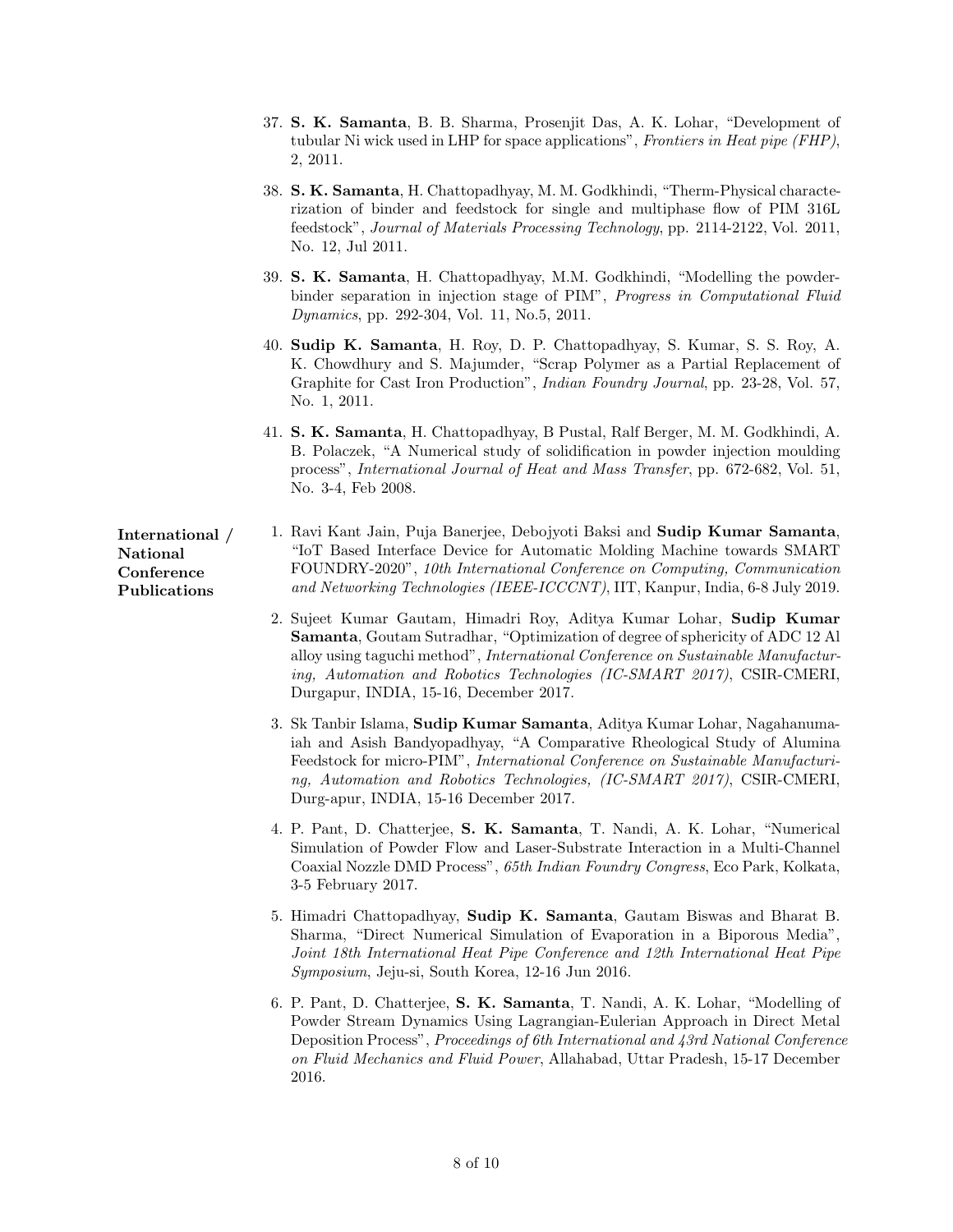- 7. S. K. Samanta, P. Das, A.K. Lohar, S. Kumar, D. P. Chattopadhyay, A. K. Chowdhury, "Manufacturing of nickel wick for loop heat pipe through MIM route", International conference on powder metallurgy & particulate material (PowderMet 2011), Sanfrancisco, USA, 18-21 May 2011.
- 8. S. K. Samanta, P. Das, A.K. Lohar, "Development of tubular Ni wick used in LHP for Space applications", 10th International Heat Pipe Symposium, New Taipei City, Taiwan, 6-9 Nov 2011.
- 9. S. K. Samanta, P. Das, A.K. Lohar and P. Dutta, "Formation of semi solid slurry using cooling slope for rheo-pressure die casting", 21st National and 10th ISHMT-ASME Heat and Mass Transfer Conference, Indian Institute of Technology Madras, 27-30 December 2011.
- 10. S. K. Samanta, P. Das, A. K. Lohar, A. K. Chowdhury, "Metal Injection Moulding-A new P/M route for development of nickel wicks used in LHPs", The PM-11 International conference and exibition, Pune, India, 3-5th February 2011.
- 11. S. K. Samanta, H. Chattopadhyay, M. M. Godkhindi, B Pustal, Ralf Berger, A. B. Polaczek, "Simulation of mould filling in Powder Injection Moulding", 19th National & 8th ISHMT-ASME Heat and Mass Transfer Conference, JNTU, Hyderabad, January 2008.
- 12. S. K. Samanta, H. Chattopadhyay, M.M. Godkhindi, "Modelling of Phase segregation phenomenon in metal injection moulding", International conference on Investment Casting, CMERI, Durgapur, January, 2010.
- 13. H. Chattopadhyay and S. K. Samanta, "Transport process in melt spinning of metallic glass ribbon", Proc. 33rd National Conference on Fluid Mechanics and Fluid Power, Mumbai, December 2006.
- 14. S. K. Samanta, H. Chattopadhyay, "Metal injection moulding of 304L stainless steel powder", National Symposium of Investment Casting, Howrah, January, 2006.
- 15. B. Sampat Kumar, M. K. Jas, S. K. Samanta, D.P. Chattopadhyay, "Application of design tools with computer simulation in solving foundry problems - A Case Study", Conf. on Advance Trends in Manufacturing, Kalyani Engg. College, November, 2003.
- 16. M. K. Jas, S. K. Samanta, D.P. Chattopadhyay, A.C.Ganguly, "Development of process technology and manufacturing of austempered ductile iron components for engineering application", National Conference on Investment Casting, CMERI, Durgapur, 2003.
- 17. M. K. Jas, S. K. Samanta, S. Kumar, A. C. Ganguly, "Metal casting process optimization through computer simulation", National conference on Investment Casting, CMERI, Durgapur, 2003.
- 18. M. K. Jas, S. K. Samanta, D. P. Chattopadhyay, S. Kumar, A. C. Ganguly, "A study on the development of Austempered Ductile Iron (ADI) crankshaft for 5 HP agricultural pump engine", Frontier of Casting and Solidification Technology (FOCAST), IIT- Kharagpur, March 2003.
- Book Chapter C. Veeresh Nayak, G. C. Manjunath Patel, M. R. Ramesh, Vijay Desai and Sudip Kumar Samanta, "Analysis and Optimization of Metal Injection Moulding Process, Materials Forming, Machining and Post Processing", Publisher: Springer, ISBN: 978- 3-030-18853-5, 2020.